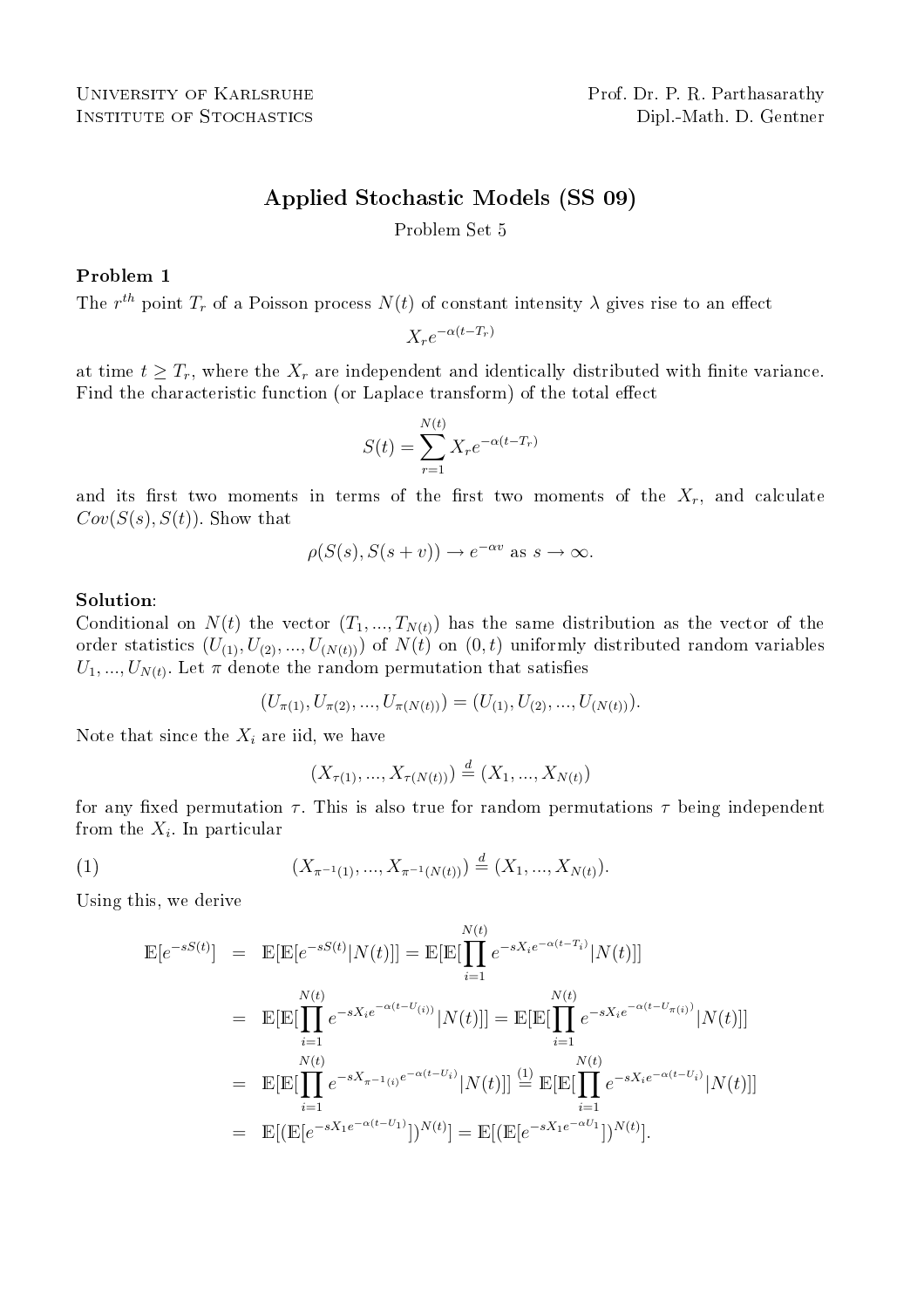The pgf of a homogenous Poisson process  $N(t)$  with parameter  $\lambda$  is given by

$$
\mathbb{E}[z^{N(t)}] = e^{\lambda t(z-1)}.
$$

Hence, we may proceed as follows:

$$
\mathbb{E}[e^{-sS(t)}] = e^{\lambda t(\mathbb{E}[e^{-sX_1e^{-\alpha U_1}-1}]} = e^{\lambda(\int_0^t \mathbb{E}e^{-sX_1e^{-\alpha u}}-1 du)}
$$
  
=  $e^{\lambda(\int_0^t \phi(se^{-\alpha u})-1 du)},$ 

where  $\phi$  denotes the Laplace transform of  $X_1$ . This means for the first two moments of  $S(t)$ :

$$
\mathbb{E}[S(t)] = -(\frac{d}{ds}\mathbb{E}[e^{-sS(t)}]|_{s=0}) = -\lambda \int_0^t -(\mathbb{E}X)e^{-\alpha u} du = \frac{\lambda}{\alpha}(\mathbb{E}X)(1 - e^{-\alpha t}),
$$
  

$$
\mathbb{E}[S(t)^2] = \frac{d^2}{ds^2}\mathbb{E}[e^{-sS(t)}]|_{s=0} = \frac{\lambda}{2\alpha}\mathbb{E}[X^2](1 - e^{-2\alpha t}) + \frac{\lambda^2}{\alpha^2}(\mathbb{E}[X])^2(1 - e^{-\alpha t})^2.
$$

For  $s < t$  we can write  $S(t)$  as follows:

$$
S(t) = S(s)e^{-\alpha(t-s)} + \sum_{r=N(s)+1}^{N(t)} X_r e^{-\alpha(t-T_r)} =: S(s)e^{-\alpha(t-s)} + \hat{S}(s,t).
$$

Here  $\hat{S}(s,t)$  is clearly independent from  $S(s)$  and by linearity of the covariance this yields for  $s < t$ 

$$
Cov(S(s), S(t)) = Var(S(s))e^{-\alpha(t-s)} = \frac{\lambda \mathbb{E}[X^2]}{2\alpha} (1 - e^{-2\alpha s})e^{-\alpha(t-s)},
$$

which means that

$$
Cov(S(s), S(s + v)) \longrightarrow \frac{\lambda \mathbb{E}[X^2]}{2\alpha} e^{-\alpha v} \text{ as } s \longrightarrow \infty.
$$

In turn, this yields

$$
\rho(S(s), S(s + v)) \longrightarrow e^{-\alpha v} \text{ as } s \longrightarrow \infty.
$$

## Problem 2

Let  $N(t)$  be a non-homogeneous Poisson process with intensity function  $\lambda(t)$ . Show that the joint density function of the first two inter-event times is given by

$$
\lambda(x)\lambda(x+y)e^{-\int_0^{x+y}\lambda(u)du}
$$

and deduce that they are not in general independent. *Hint*: Start with  $P(T_1 \le x, T_2 - T_1 > y)$ .

Solution: Writing

$$
\Lambda(x) := \int_0^x \lambda(u) du,
$$

we have

$$
P(T_1 \le x, T_2 - T_1 > y) = \iint \mathbb{1}\{t_1 \le x, t_2 - t_1 > y\} \mathbb{P}^{T_2 - T_1 | T_1 = t_1} (dt_2) \mathbb{P}^{T_1} (dt_1).
$$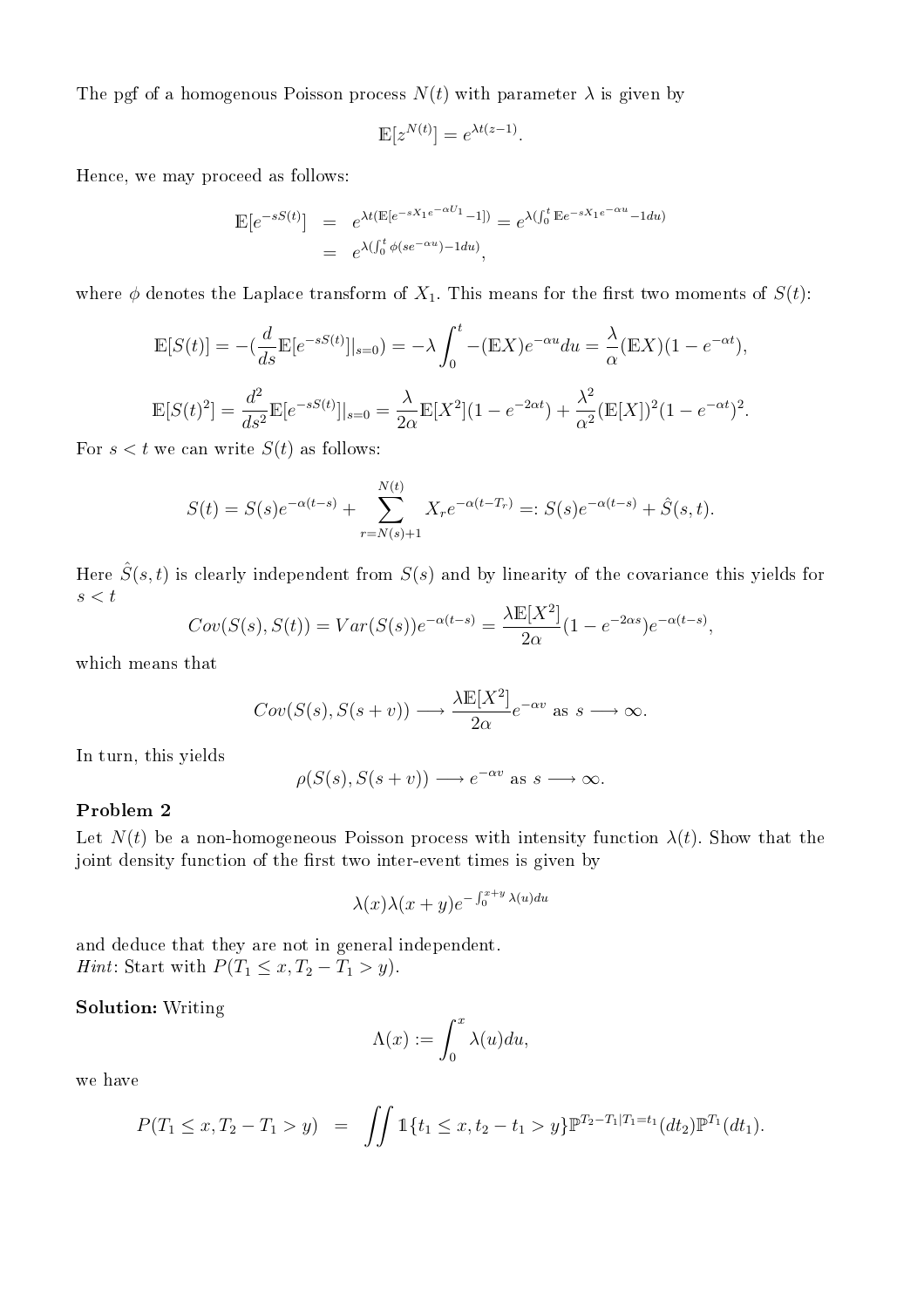Here

$$
\mathbb{P}^{T_2 - T_1|T_1 = t_1}(T_2 - t_1 > y) = e^{-\int_{t_1}^{t_1 + y} \lambda(u) du} = e^{-(\Lambda(t_1 + y) - \Lambda(t_1))}
$$

and hence

$$
P(T_1 \le x, T_2 - T_1 > y) = \int_0^x \lambda(t_1) e^{-\Lambda(t_1)} e^{-(\Lambda(t_1 + y) - \Lambda(t_1))} dt_1 = \int_0^x \lambda(t_1) e^{-\Lambda(t_1 + y)} dt_1.
$$

Hence the joint density of  $T_1$  and  $T_2 - T_1$  is given by

$$
\frac{d^2}{dxdy}(P(T_1 \le x) - P(T_1 \le x, T_2 - T_1 > y)) = \frac{d^2}{dxdy}(1 - P(T_1 \ge x) - P(T_1 \le x, T_2 - T_1 > y))
$$

$$
= \frac{d^2}{dxdy}\left(1 - e^{-\Lambda(x)} - \int_0^x \lambda(t_1)e^{-\Lambda(t_1+y)}dt_1\right)
$$

$$
= \lambda(x)\lambda(x+y)e^{-\Lambda(x+y)}.
$$

Since the density of  $T_1$  is given by

$$
\frac{d}{dx}(1 - \mathbb{P}(T_1 > x)) = \lambda(x)e^{-\Lambda(x)},
$$

independence of  $T_1$  and  $T_2 - T_1$  would necessarily imply

$$
f^{T_2 - T_1}(y) = \lambda(x + y)e^{\Lambda(x + y) - \Lambda(x)}
$$

for any x, which cannot depend on x. This in turn is true iff  $\lambda \equiv const.$  Hence in any other case  $T_1$  and  $T_2 - T_1$  are not independent.

## Problem 3

Show that for a structure function  $\phi$ 

- (a) if  $\phi(0,0,...,0) = 0, \phi(1,1,...,1) = 1$ , then min  $x_i \leq \phi(\mathbf{x}) \leq \max x_i$ ,
- (b)  $\phi(\max(\mathbf{x}, \mathbf{y})) \geq \max(\phi(\mathbf{x}), \phi(\mathbf{y})),$
- (c)  $\phi(\min(\mathbf{x}, \mathbf{y})) \leq \min(\phi(\mathbf{x}), \phi(\mathbf{y})).$

#### Solution:

- (a) By assumption  $\phi(0,0,...,0) = 0, \phi(1,1,...,1) = 1$ . There are the following three cases:
	- Case 1:  $\min x_i = 0$ ,  $\max x_i = 1$ . Then clearly

$$
0 = \min_{i} x_i \le \phi(x) \le \max_{i} x_i = 1.
$$

- Case 2: max  $x_i = 0$ . Then  $x = (0, ..., 0)$  and by assumption  $\phi(x) = 0$ . The inequality holds trivially.
- Case 3: min  $x_i = 1$ . Then  $x = (1, ..., 1)$  and by assumption  $\phi(x) = 1$ . The inequality holds trivially.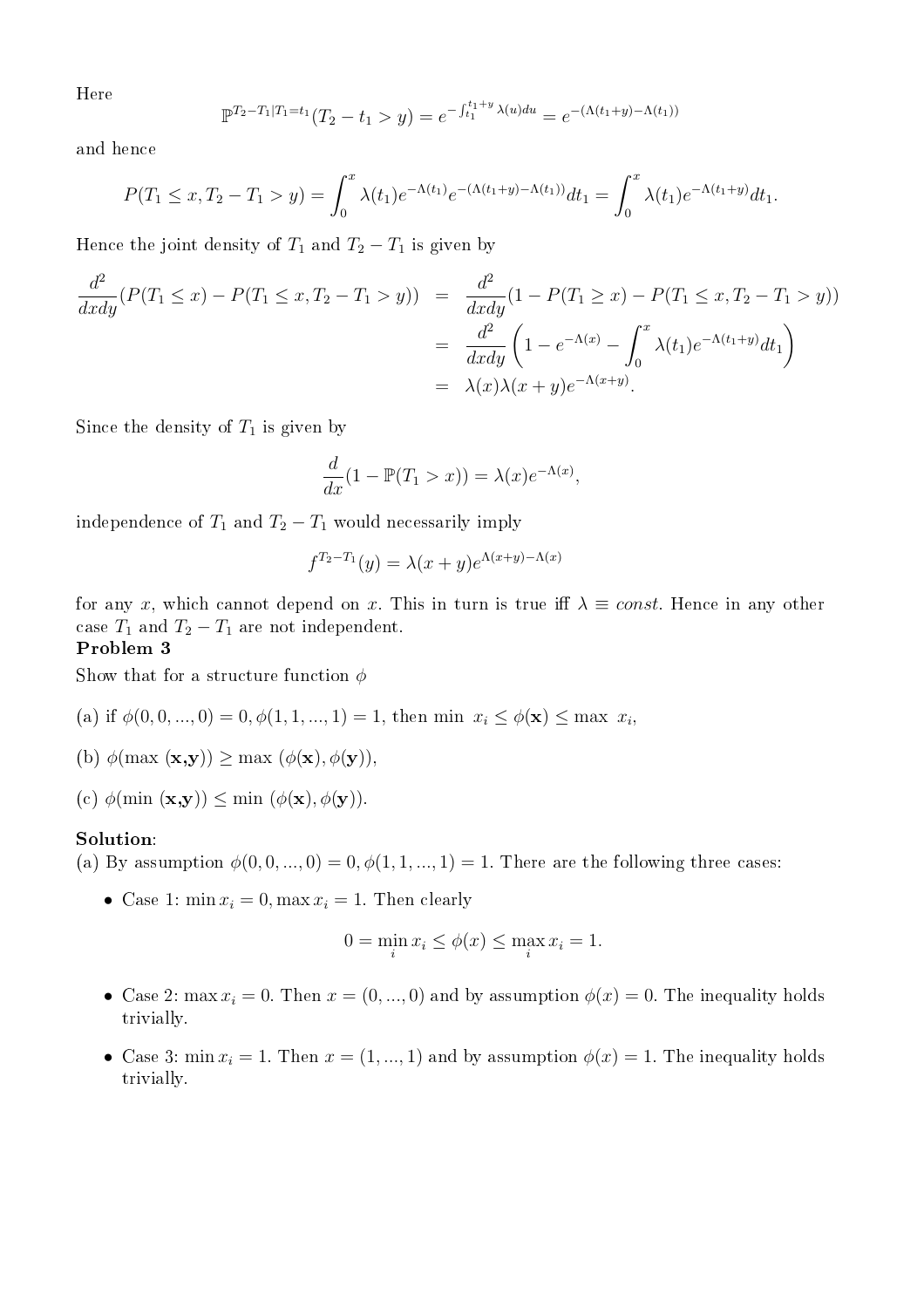(b) By monotonicity of a structure function, we have

$$
\phi(x) \le \phi(\max(x, y)), \quad \phi(y) \le \phi(\max(x, y)),
$$

and hence

$$
\max\{\phi(x), \phi(y)\} \le \phi(\max(x, y)).
$$

(c) By monotonicity of a structure function, we have

 $\phi(x) \geq \phi(\min(x, y)), \quad \phi(y) \geq \phi(\min(x, y)),$ 

and hence

$$
\min\{\phi(x), \phi(y)\} \ge \phi(\min(x, y)).
$$

# Problem 4

For any structure function  $\phi$ , we define the dual structure  $\phi^D$  by

$$
\phi^D(\mathbf{x}) = 1 - \phi(\mathbf{1} - \mathbf{x}), \text{ where } \mathbf{1} := (1, 1, ..., 1).
$$

(a) Show that the dual of a parallel (series) system is a series (parallel) system.

(b) Show that the dual of the dual structure is the original structure.

(c) What is the dual of a  $k$ -out-of-n struture?

(d) Show that a minimal path (cut) set of the dual system is a minimal cut (path) set of the original structure.

## Solution:

(a) If  $\phi$  corresponds to a series system, then it has the form

$$
\phi(x) = x_1 x_2 \dots x_n.
$$

The respective dual structure is given by

$$
\phi^{D}(x) = 1 - (1 - x_{1})(1 - x_{2})...(1 - x_{n}),
$$

which is the structure function of a parallel system. Part (b) implies that the dual of a parallel system is a series system again.

(b) We have

$$
\phi^{D}(\mathbf{x}) = 1 - \phi^{D}(1 - \mathbf{x}) = 1 - (1 - \phi(1 - (1 - \mathbf{x}))) = \phi(\mathbf{x}).
$$

(c) Let  $A_1, A_2, \ldots, A_l$  denote the  $\left($ n k different minimal path sets of a  $k$ -out-of-n-structure (i.e.  $l =$  $\sqrt{2}$ n  $\binom{n}{k}$ ). The structure function can be written as

$$
\phi(x) = \max_{j} \prod_{i \in A_j} x_i = \begin{cases} 1, & \sum x_i \ge k \\ 0, & \sum x_i < k \end{cases},
$$